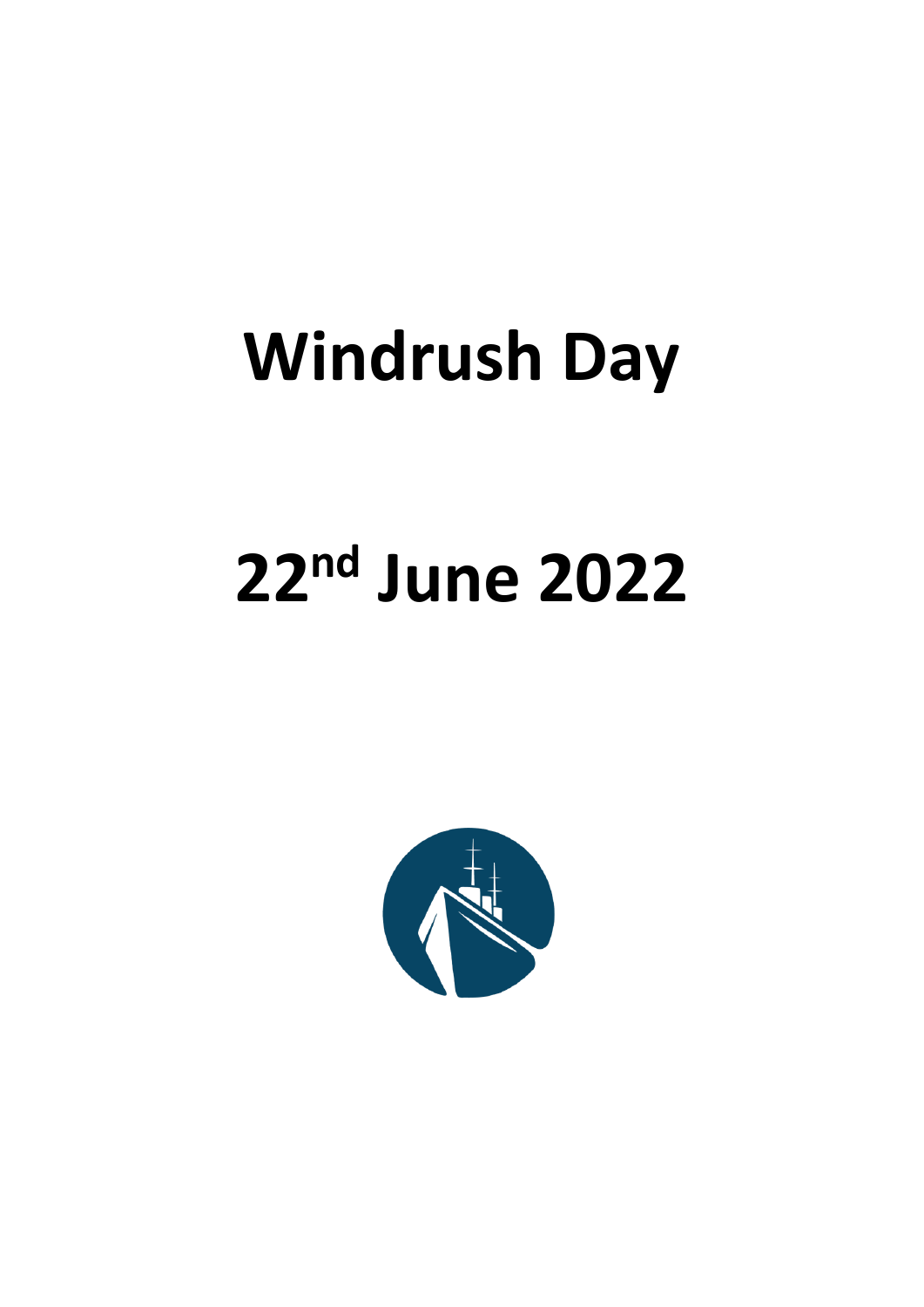### **Poem about the Windrush Generation**

Chesham Primary school class 8

They stepped onto the ship, their hearts filled with glee, But they soon would realise, all was not as it was painted to be.



People boarded the ship excitedly, looking forward to an excellent future, but on arrival, they could not use their skills, such as pilot, doctor, or teacher.

Perplexed expressions, as the sea welcomed them to their new home with a wave The sacrifices they made to help Britain, and gain the life that they craved

Hopeful Caribbean hearts, beautiful people treated with overwhelming hate. Never did they believe the call to rebuild Britain would be a huge mistake.

These men and women had huge dreams of England, but it was not what they expected. Instead, they experienced discrimination and hate; they felt despondent and rejected

So many people, looking forward to going to England, waving their families goodbye. They'd left their homes with hope, but their dreams were shattered in the blink of an eye

The invitation to come and work, to have the chance of a better life, turned out to be nothing more than what it was - a big marketing lie.

Beautiful people were being tormented, because of the colour of their skin. The people who had invited them, now rejected them - what a terrible sin!

The delight on their faces swiftly faded when they were bullied and mistreated. But they journeyed on, they would not be held back, oppressed, or defeated

Chesham Primary school class 8 in discussion with 'The Windrush Lady', Chair of Governors, Alyson Malach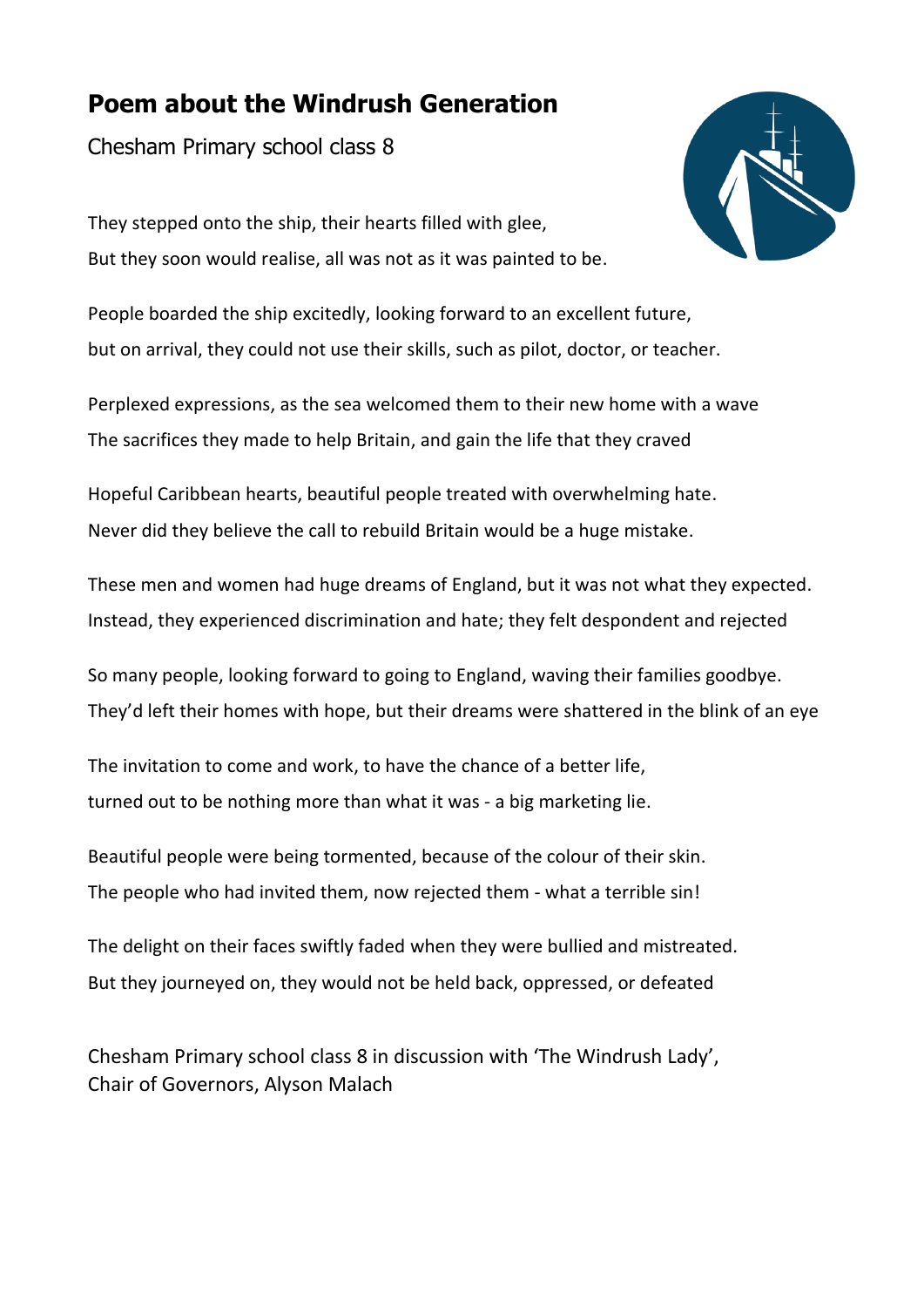### **Poem about the Windrush Generation**

Chesham Primary school class 9

In 1948 Britain called for help from far and wide A diverse group of people faced high waves and high tides

Britain need help after devastation in World War two The invited the many and not the few

The palm tree waved its last goodbyes The people of the Caribbean waved back, praying, looking up to the skies

They hopped on board the Empire Windrush, without hesitation, Ready for toil, but full of hope and expectation

But when they finally arrived, and set foot on English soil Their excitement simmered, it no longer boiled

They had started out with joy and hope and with expectation in the air But when they arrived, they were filled with sorrow, shattered dreams, and despair

Their brains were spinning round, like a carousel Whilst their hopes and dreams were shattered, falling in a never-ending well

The racial comments said to them, filled them with disgust but knowing that there were people who liked them, helped them get back up

The signs in the shops 'no Blacks/no Coloureds' made them cry They'd left warm, loving families, and now faced stern stares from cold eyes

Thank you, Windrush Generation we appreciate, all you have done and continue to do Britain is a better place because of you

Chesham Primary school class 9 in discussion with 'The Windrush Lady' Chair of Governors Alyson Malach